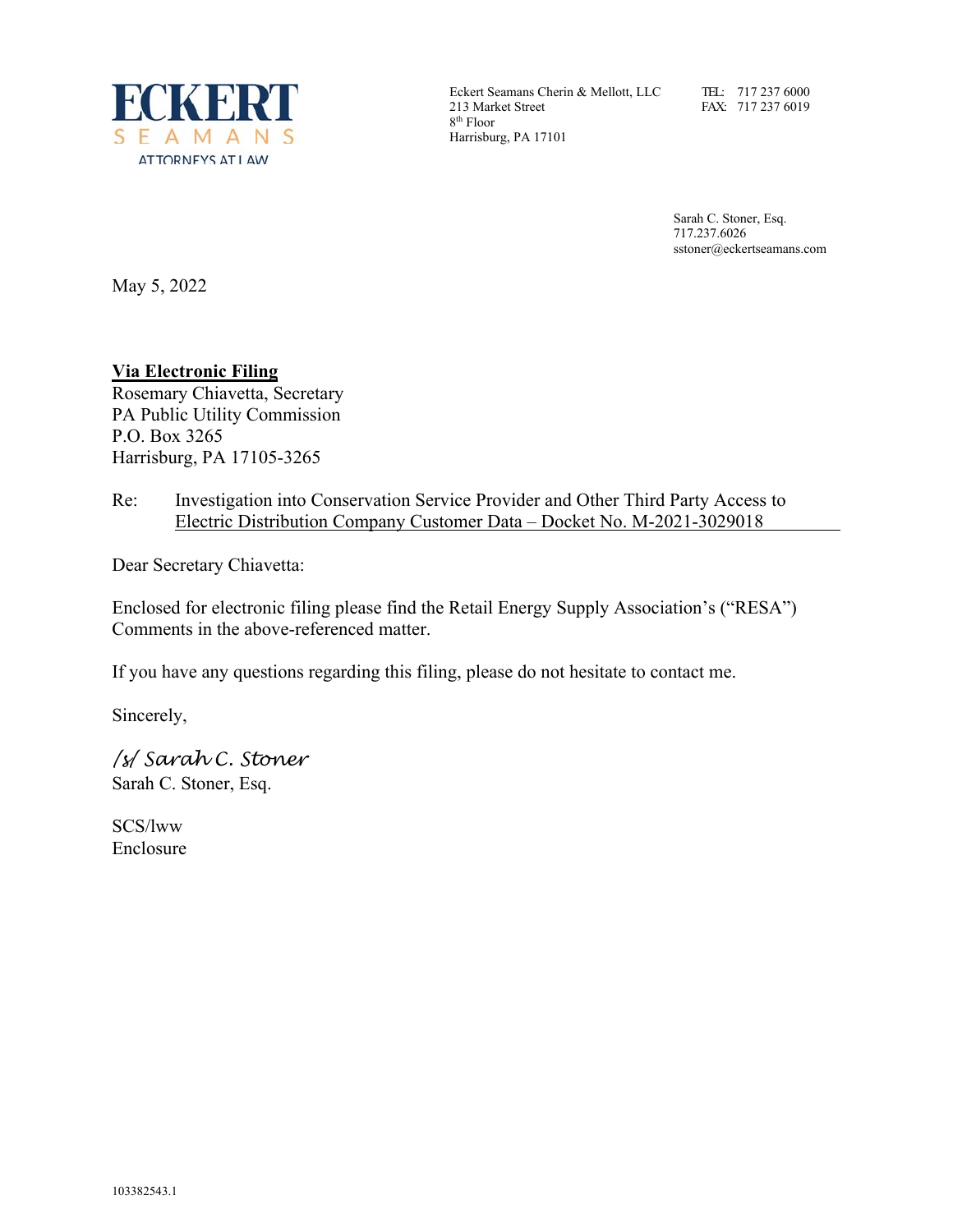## **BEFORE THE PENNSYLVANIA PUBLIC UTILITY COMMISSION**

| <b>Investigation into Conservation Service</b> |  |
|------------------------------------------------|--|
| Provider and Other Third Party Access to       |  |
| <b>Electric Distribution Company Customer</b>  |  |
| Data                                           |  |

Docket No. M-2021-3029018

## **COMMENTS OF THE RETAIL ENERGY SUPPLY ASSOCIATION**

Deanne M. O'Dell, Esquire (PA Attorney ID No. 81064) Sarah C. Stoner, Esquire (PA Attorney ID No. 313793) Eckert Seamans Cherin & Mellott, LLC 213 Market Street, 8th Fl. Harrisburg, PA 17108-1248 717.237.6000

Date: May 5, 2022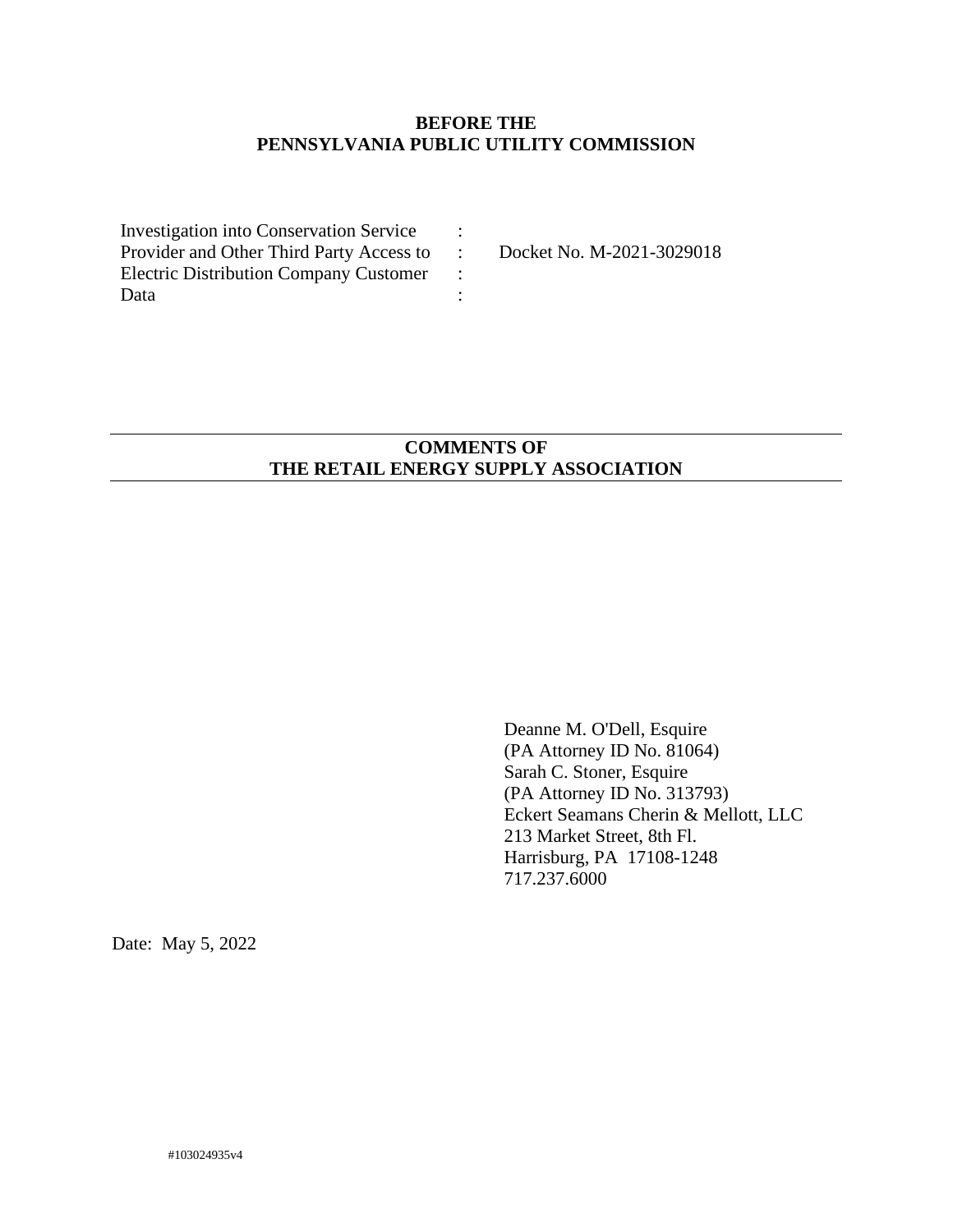|  | <b>TABLE OF CONTENTS</b> |
|--|--------------------------|
|--|--------------------------|

| I.  |           |                                                                             |  |
|-----|-----------|-----------------------------------------------------------------------------|--|
| II. |           | <b>COMMENTS REGARDING THIRD PARTY ACCESS TO CUSTOMER</b>                    |  |
|     | A.        | Legal Concerns with EDC Smart Meter Data Access by CSPs and Other           |  |
|     | <b>B.</b> |                                                                             |  |
|     | C.        | Financial Security and Insurance Requirements to Protect Confidentiality of |  |
|     | D.        | Technical Recommendations Regarding EDC Smart Meter Customer Meter          |  |
|     |           | 1.                                                                          |  |
|     |           | 2.                                                                          |  |
|     |           | 3.                                                                          |  |
| Ш.  |           |                                                                             |  |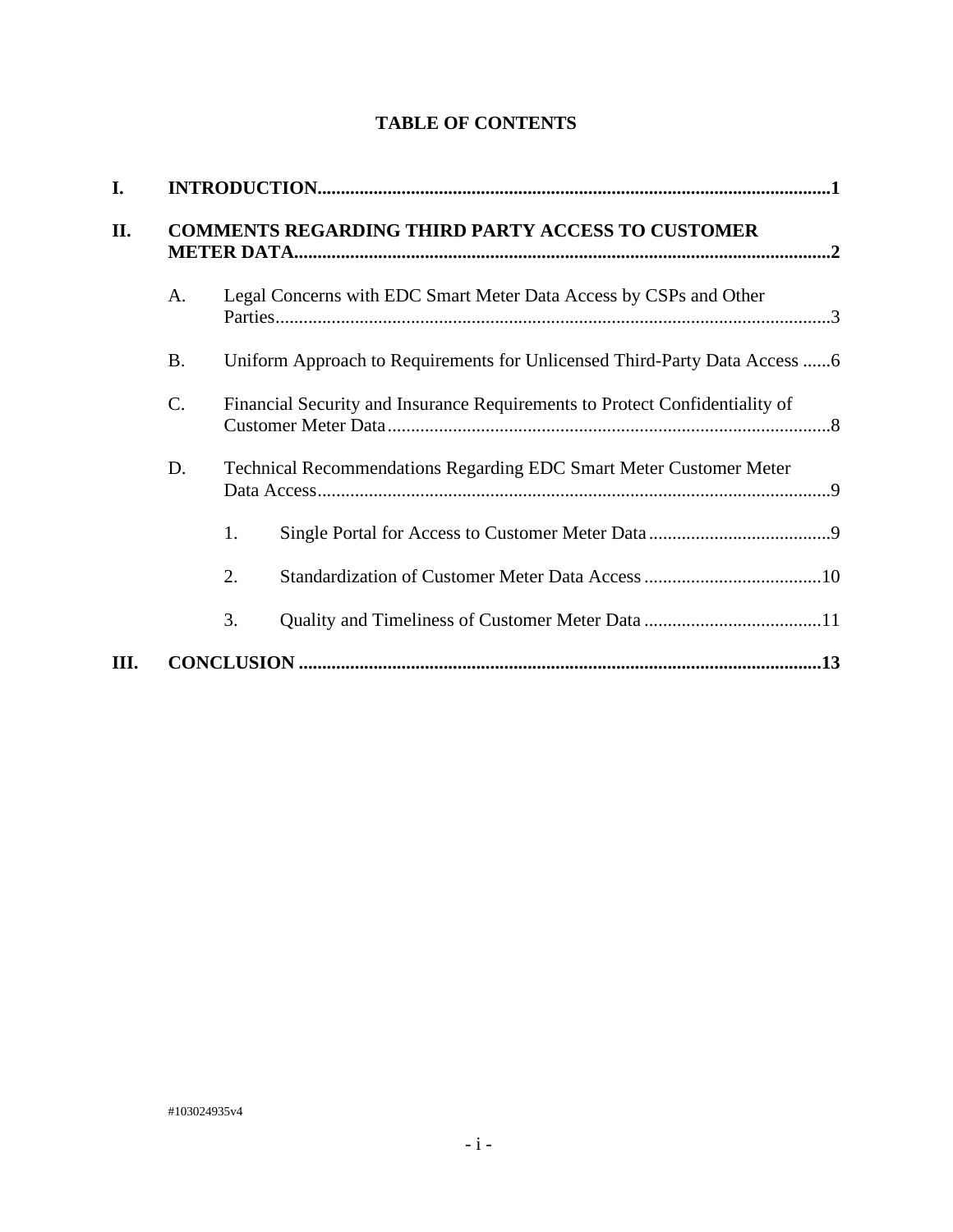### **I. INTRODUCTION**

On February 8, 2022, the Pennsylvania Public Utility Commission ("Commission") entered a Secretarial Letter ("Secretarial Letter") initiating a new proceeding to review potential avenues for Conservation Service Providers ("CSPs") and other third parties to obtain access to customer meter data electronically from electric distribution companies ("EDCs"). The Secretarial Letter contains questions posed by stakeholders and Commission staff on various topics associated with potential pathways for CSPs and other third parties to access customer meter data. The Secretarial Letter invited parties to file written comments with the Commission regarding third party access to customer meter data by April 5, 2022. The deadline for comments was subsequently extended to May 5, 2022.<sup>[1](#page-3-0)</sup>

The Retail Energy Supply Association ("RESA")<sup>[2](#page-3-1)</sup> is an association of electric generation suppliers ("EGSs") that include member companies licensed and operating in Pennsylvania as well as throughout the country. RESA appreciates this opportunity to provide input given the critical importance that fair and workable data access practices play in creating a robust and sustainable competitive market for the benefit of consumers. Below RESA provides suggestions

<span id="page-3-0"></span><sup>&</sup>lt;sup>1</sup> On March 14, 2022, the Energy Association of Pennsylvania filed a Petition for an Expedited Order Granting an Extension of Time to File Comments. A Secretarial Letter dated March 23, 2022, granted the Energy Association of Pennsylvania's request, and established a deadline of May 5, 2022, for the comments.

<span id="page-3-1"></span><sup>&</sup>lt;sup>2</sup> The comments expressed in this filing represent the position of the Retail Energy Supply Association (RESA) as an organization but may not represent the views of any particular member of the Association. Founded in 1990, RESA is a broad and diverse group of twenty retail energy suppliers dedicated to promoting efficient, sustainable and customer-oriented competitive retail energy markets. RESA members operate throughout the United States delivering value-added electricity and natural gas service at retail to residential, commercial and industrial energy customers. More information on RESA can be found at [www.resausa.org.](http://www.resausa.org/)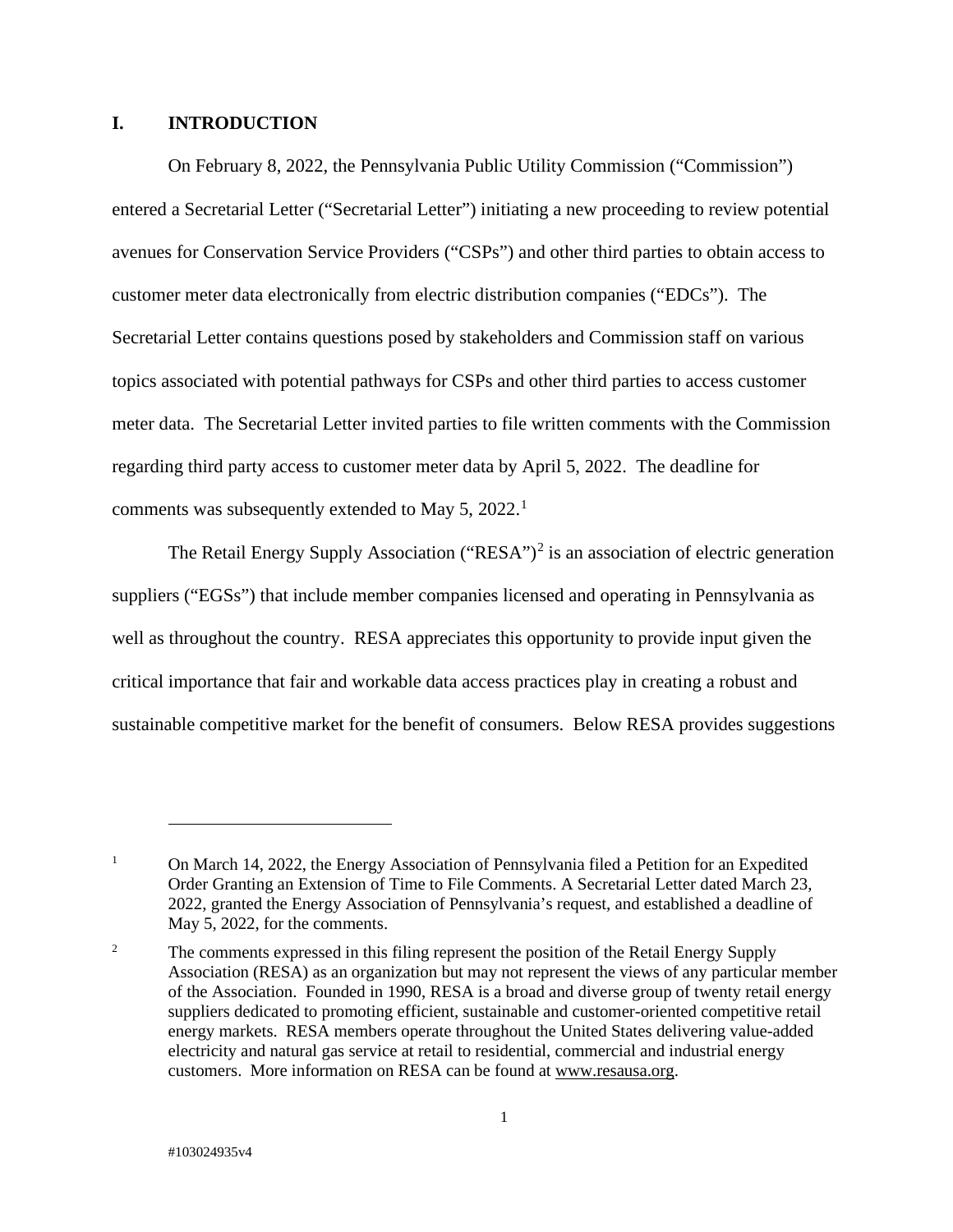regarding a few of the topics identified in the Secretarial Letter as well as other topics that it recommends be addressed as part of this process.

In sum, RESA does not oppose unlicensed third parties being provided access to customer meter data so long as they are required to safeguard customer information in a consistent and transparent manner. As these third parties are not licensed by the Commission, RESA recommends that the Commission promulgate regulations or establish interim guidelines that require EDCs to impose uniform requirements, such as financial security and insurance requirements, on unlicensed third parties seeking access to customer meter data. The EDCs could impose those requirements on unlicensed third parties via tariff provisions.

Regardless of whether the Commission decides to afford unlicensed third parties access to customer meter data, RESA encourages the Commission to establish a single portal in the Commonwealth for access to customer meter data. If the Commission elects to not establish a single portal for customer meter data access, RESA recommends that the EDCs be required to provide customer meter data in a secure File Transfer Protocol Secure method to promote effective and efficient customer meter data sharing. Lastly, RESA urges the Commission to require quality and timely access to customer meter data and interval usage data to support the development of innovative products and services for the benefit of Pennsylvania's electric customers.

# **II. COMMENTS REGARDING THIRD PARTY ACCESS TO CUSTOMER METER DATA**

The increasing availability of advanced metering infrastructure and smart meters provides important interval level usage data necessary to enable third parties to develop creative and new products and services. RESA does not oppose allowing third parties to access customer meter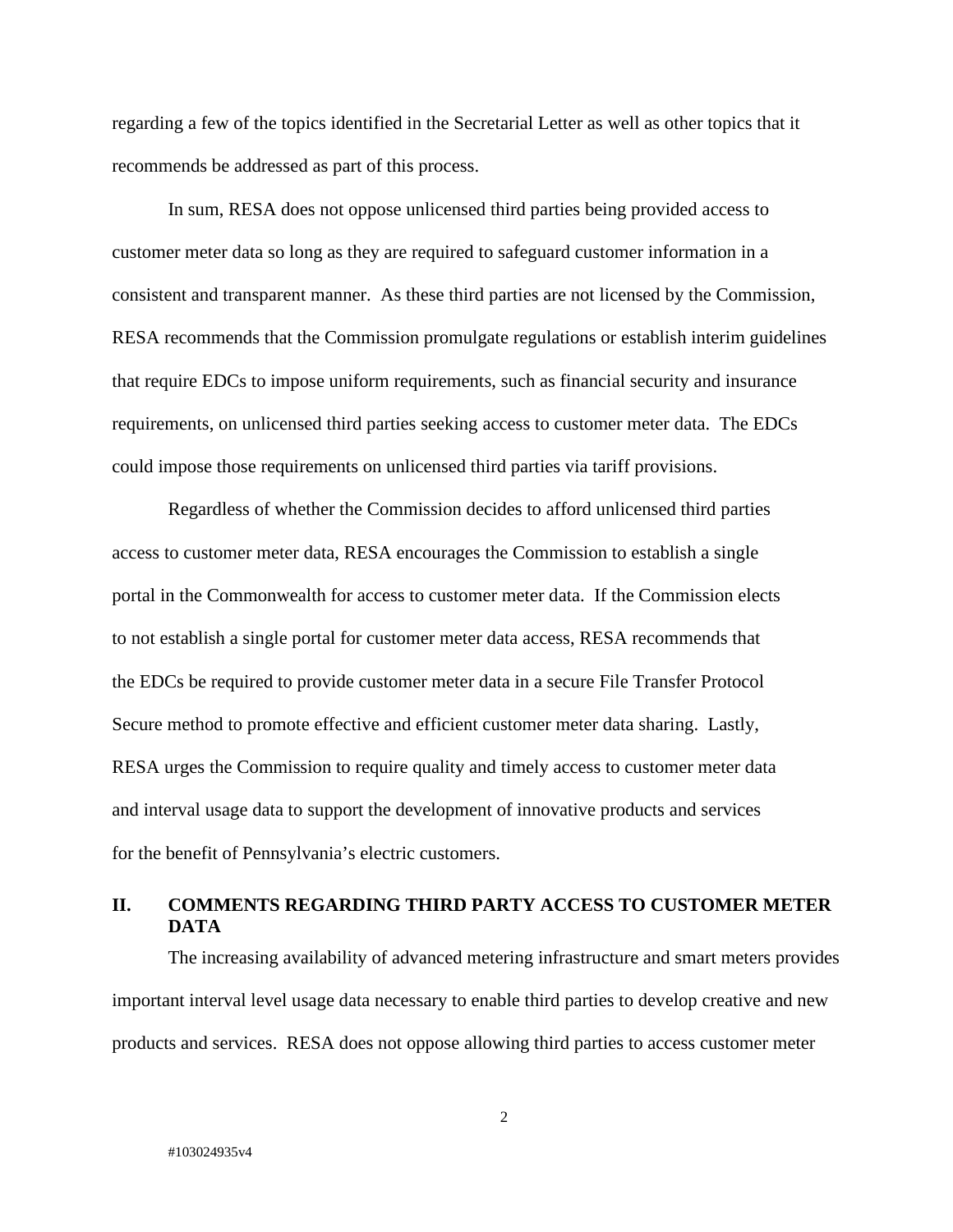data so long as they are required to meet certain requirements to safeguard customer information. It is imperative that third parties seeking customer meter data meet requirements to safeguard customer information because third parties are not required to be licensed by the Commission. RESA's recommendations are intended to achieve the appropriate balance between protection of customer meter data, equitable standards for third parties, and efficiency.

### **A. Legal Concerns with EDC Smart Meter Data Access by CSPs and Other Parties**

The Pennsylvania Public Utility Code expressly provides that:

Electric distribution companies shall, with customer consent, make available direct meter access and electronic access to customer meter data to third parties, including electric generation suppliers and providers of conservation and load management services.

66 Pa. C.S. § 2807(f)(3). Notwithstanding the requirement that EDCs provide third parties access to customer meter data if a customer consents, RESA has concerns with unlicensed third parties gaining access to customer meter data from EDCs. RESA's concerns primarily stem from a lack of Commission oversight over unlicensed third-party entities. Third-party entities may include energy consultants, curtailment service providers, researchers, etc. Those non-EGS entities are unlicensed and not subject to the same regulatory oversight as EGSs.

Unlicensed third parties, as well as other consumers, have not been granted access to the EDCs' web portals, except as an agent of a licensed EGS or as an Act 129 CSP contracted by an EDC.<sup>[3](#page-5-0)</sup> While the Commission has previously acknowledged that

<span id="page-5-0"></span><sup>3</sup> *Submission of the Electronic Data Exchange Working Group's Web Portal Working Group's Solution Framework for Historical Interval Usage and Billing Quality Interval Use*, Docket No. M-2009-2092655 at 10 (Final Order Entered June 30, 2016).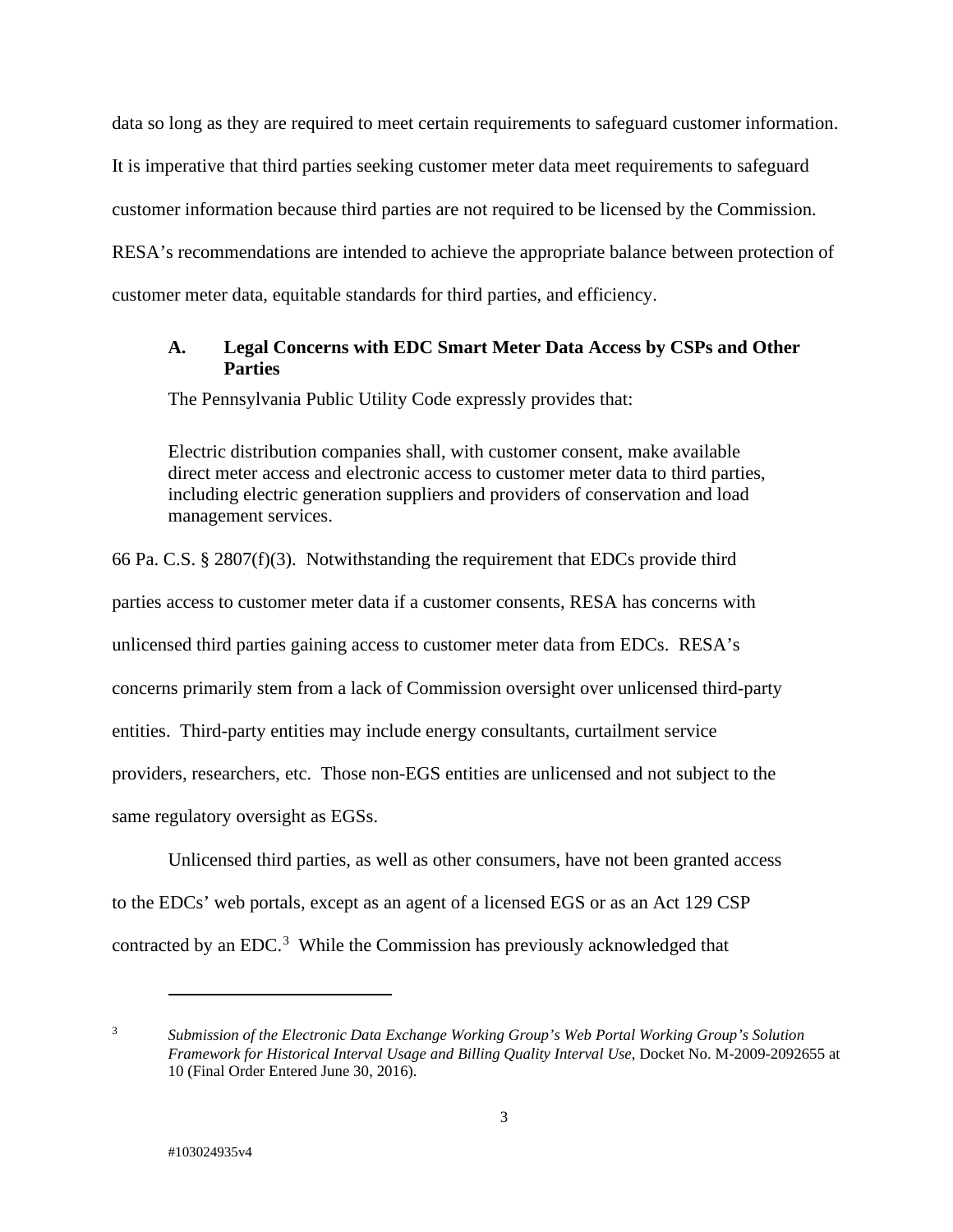unlicensed third parties may have innovative products and/or services to offer Pennsylvania's electric customers, the Commission has expressed concerns regarding the security of customer meter data.<sup>[4](#page-6-0)</sup> In noting regulations imposed on EDCs and EGSs pertaining to data privacy, the Commission has stated that its current regulations regarding data privacy would not apply to unlicensed entities.<sup>[5](#page-6-1)</sup>

While EGSs have access to customer meter data from EDCs via web portals (with customer consent), there are various safeguards in place to protect customer meter data provided to an EGS. The Commission has the authority to investigate an EGS, review complaints regarding an EGS, penalize an EGS and revoke licensure of an EGS. The Commission imposes financial security requirements on EGSs.<sup>[6](#page-6-2)</sup> In addition, Commission regulations governing the confidentiality of customer information are imposed on EGSs.<sup>[7](#page-6-3)</sup> The aforementioned safeguards are not currently available to protect the confidentiality of customer meter data that is provided to unlicensed third parties. To ensure the integrity of data systems and confidentiality of customer meter data, RESA asserts that stringent requirements and standardized processes should be in place. Third parties seeking customer meter data from a utility should be required to safeguard customer meter data in a uniform manner.

<span id="page-6-0"></span><sup>4</sup> *Id.* at 10-11.

<span id="page-6-1"></span><sup>5</sup> *Id.* at 11.

<span id="page-6-2"></span> $6$  52 Pa. Code § 54.40 (Bonds or other security).

<span id="page-6-3"></span><sup>7</sup> 52 Pa. Code § 54.8 (privacy of customer information); 52 Pa. Code § 54.43(d) (standard of conduct and disclosure for licensees).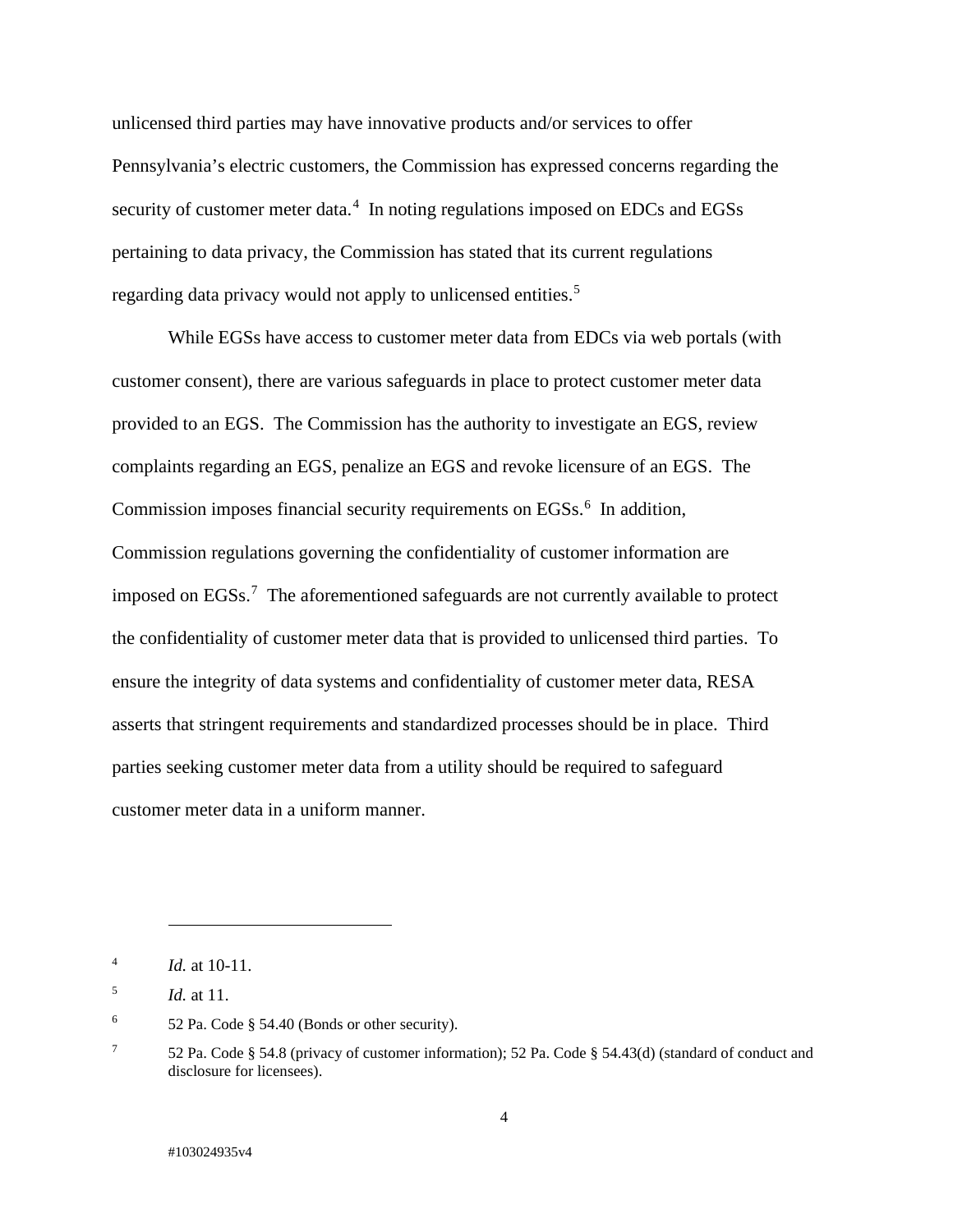The Commission has maintained a zero tolerance policy regarding safeguarding customer information confidentiality.[8](#page-7-0) The Commission has reminded EGSs and EDCs that they will be held responsible for misuse of customer information by their own representatives, as well as by third party entities such as CSPs with which they have entered into a contract.<sup>[9](#page-7-1)</sup> In support of this zero tolerance policy, RESA encourages the Commission to promulgate regulations or establish interim guidelines that establish uniform requirements that safeguard customer meter data to be provided by EDCs to unlicensed third parties.

Pursuant to the Public Utility Code, EDCs have an affirmative obligation to provide safe and reasonable service.<sup>[10](#page-7-2)</sup> The failure of an EDC to maintain the integrity of a customer's personal account information has been found to be a violation of Section 1501 of the Public Utility Code.<sup>11</sup> Further, the Commission's Chapter 56 regulations, obligate EDCs to employ all reasonable measures to safeguard customer information.[12](#page-7-4)  Adequate safeguards must be in place to assure that customers receive safe and reasonable service. Requiring EDCs to implement customer meter data protection

<span id="page-7-0"></span><sup>8</sup> *Submission of the Electronic Data Exchange Working Group's Web Portal Working Group's Solution Framework for Historical Interval Usage and Billing Quality Interval Use*, Docket No. M-2009-2092655 at 10 (Final Order Entered June 30, 2016); *Submission of the Electronic Data Exchange Working Group's Web Portal Working Group's Solution Framework for Historical Interval Usage and Billing Quality Interval Use*, Docket No. M-2009-2092655 at 14 (Final Order Entered September 3, 2015).

<span id="page-7-1"></span><sup>9</sup> *Id.*

<span id="page-7-2"></span><sup>10</sup> 66 Pa.C.S. § 1501.

<span id="page-7-3"></span><sup>&</sup>lt;sup>11</sup> *Daniel C. Matestic v. Duquesne Light Company, Docket No. C-2014-2438493, Opinion and* Order at 6 (Order entered July 2, 2015).

<span id="page-7-4"></span><sup>&</sup>lt;sup>12</sup> 52 Pa. Code § 56.25. EGSs are also obligated to conform with Chapter 56 regulations pursuant to the Commission's EGS licensing orders.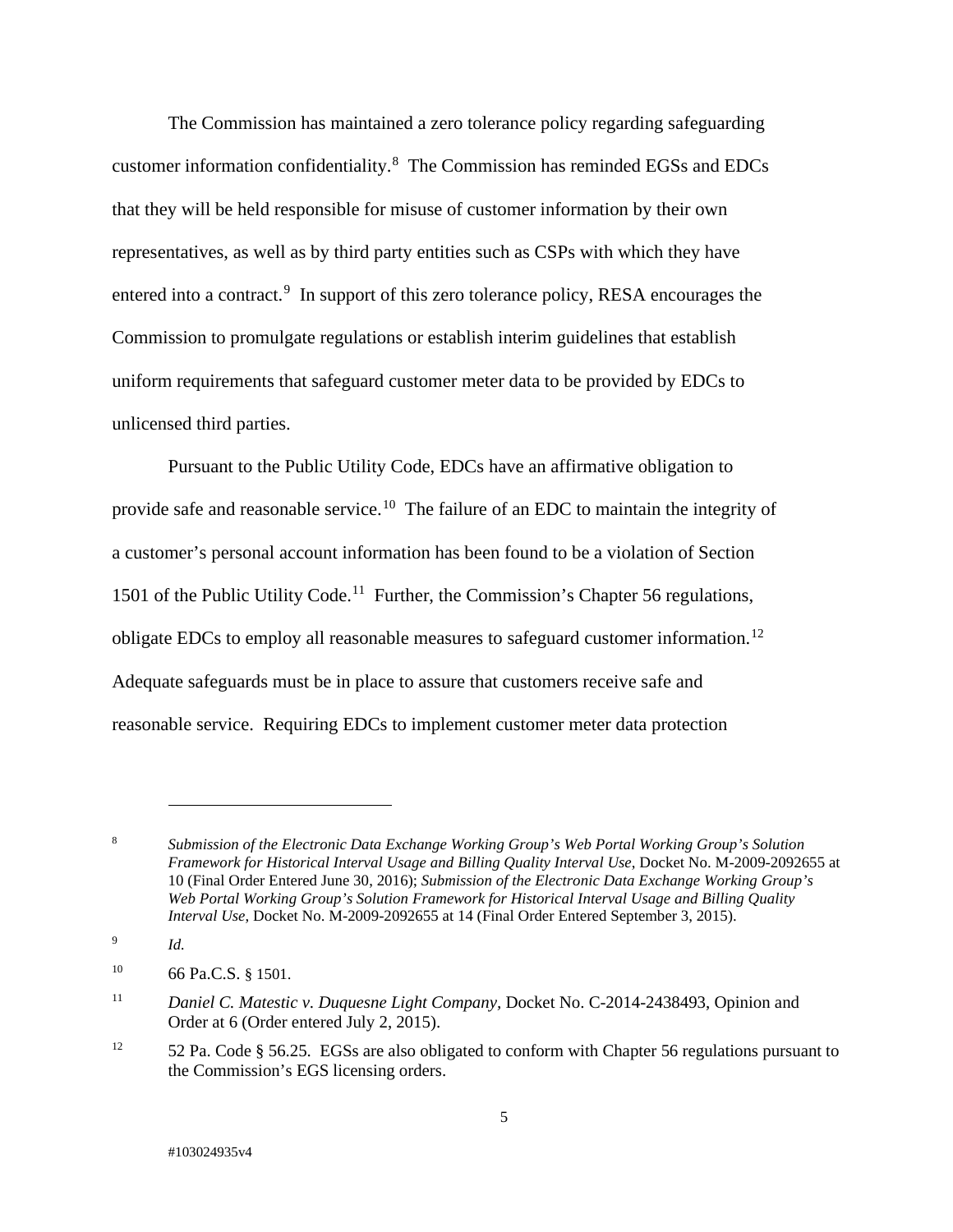measures on unlicensed third parties through tariff provisions is a logical approach to safeguarding customer information and ensuring that utilities provide safe and reasonable service.

#### **B. Uniform Approach to Requirements for Unlicensed Third-Party Data Access**

RESA has concerns about each EDC establishing its own requirements to safeguard customer meter data provided to unlicensed third parties and submits that transparent and consistent rules are a critically important step to protect customer meter data. A standardized approach to protecting customer meter data will help to ensure that access to customer meter data is fair and optimizes ratepayer investment in advanced metering infrastructure and smart meter technology. If the Commission elects to permit EDCs to provide unlicensed third parties access to customer meter data (with the customer's consent), the Commission should require EDCs to adopt tariff provisions that impose requirements on unlicensed third parties, [13](#page-8-0) that are uniform and consistent across all EDC territories.

RESA did not oppose Third-Party Data Access Tariffs presented in the Joint Petition for Partial Settlement ("Joint Petition") in FirstEnergy's most recent default service proceeding.<sup>[14](#page-8-1)</sup> In the Joint Petition, the Joint Petitioners agreed that FirstEnergy

<span id="page-8-0"></span><sup>&</sup>lt;sup>13</sup> If the Commission determines a path forward to permit EDCs to provide unlicensed third parties access to customer meter data and requires EDCs to adopt tariff provisions that impose requirements on unlicensed third parties, it may want to consider similar requirements for natural gas distribution companies.

<span id="page-8-1"></span><sup>14</sup> *Joint Petition of Metropolitan Edison Company, Pennsylvania Electric Company, Pennsylvania Power Company, and West Penn Power Company for Approval of Their Default Service Programs,* Docket Nos. P-2021-3030012, P-2021-3030013, P-2021-3030014, and P-2021-3030021 at 22 (Joint Petition for Partial Settlement (filed April 20, 2022). See Third-Party Data Access Tariffs in Exhibits G-1 to G-4 to the Joint Petition. If approved by the Commission, the Third-Party Data Access Tariffs will become effective June 1, 2023.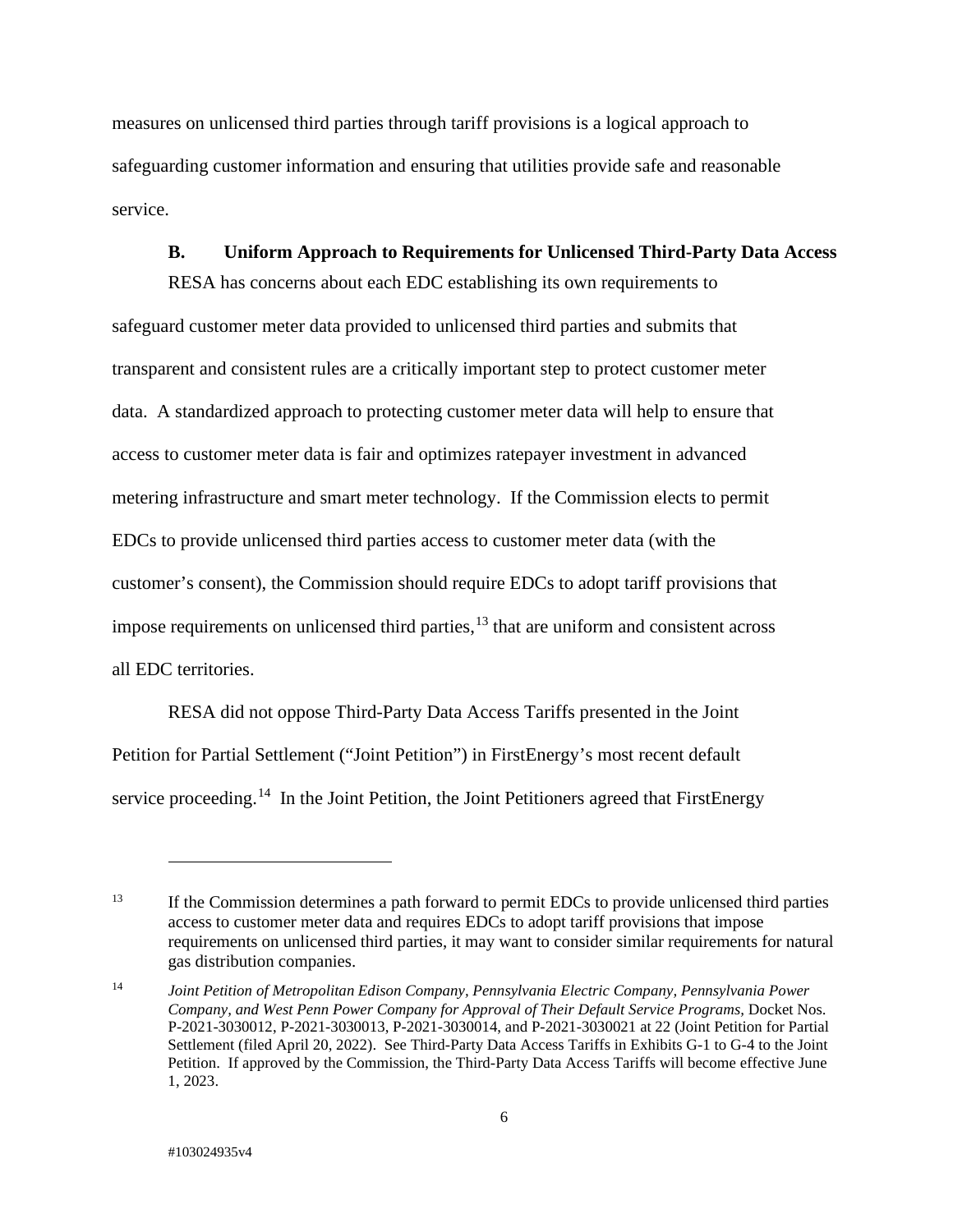would adopt Third-Party Data Access Tariffs to establish standard rules for customer meter data access and ensure that authorized third parties responsibly handle customer meter data. The Joint Petitioners also agreed that FirstEnergy would implement a standard form of authorization for all new requests from third parties seeking customer meter data through the terms of FirstEnergy's Third-Party Data Access Tariffs. Pursuant to the Third-Party Data Access Tariffs, third-party data access is limited to Conservation Service Providers registered with the Commission or Curtailment Service Providers that are PJM members and identified by PJM as a demand response provider.<sup>[15](#page-9-0)</sup>

FirstEnergy's proposed Third-Party Data Access Tariffs also provide that FirstEnergy companies will conduct periodic, randomized internal audits of the third parties that access data under tariffs. The audits would ensure that letters of authorization are being properly obtained by the third parties when seeking data access. Those audits are to occur semi-annually and are to include at least 10% of active participants governed by the tariff. If third parties are noncompliant, FirstEnergy will permanently restrict them from access to customer meter data under the tariffs.<sup>16</sup>

If the Commission decides to grant unlicensed third parties access to customer meter data (with customer consent), RESA recommends that the Commission utilize FirstEnergy's Third-Party Data Access Tariffs as a starting point to develop statewide

<span id="page-9-0"></span><sup>15</sup> *Joint Petition of Metropolitan Edison Company, Pennsylvania Electric Company, Pennsylvania Power Company, and West Penn Power Company for Approval of Their Default Service Programs,* Docket Nos. P-2021-3030012, P-2021-3030013, P-2021-3030014, and P-2021-3030021 at 22 (Joint Petition for Partial Settlement (filed April 20, 2022). See Third-Party Data Access Tariffs in Exhibits G-1 to G-4 to the Joint Petition. If approved by the Commission, the Third-Party Data Access Tariffs will become effective June 1, 2023.

<span id="page-9-1"></span><sup>16</sup> *Id.* at 23.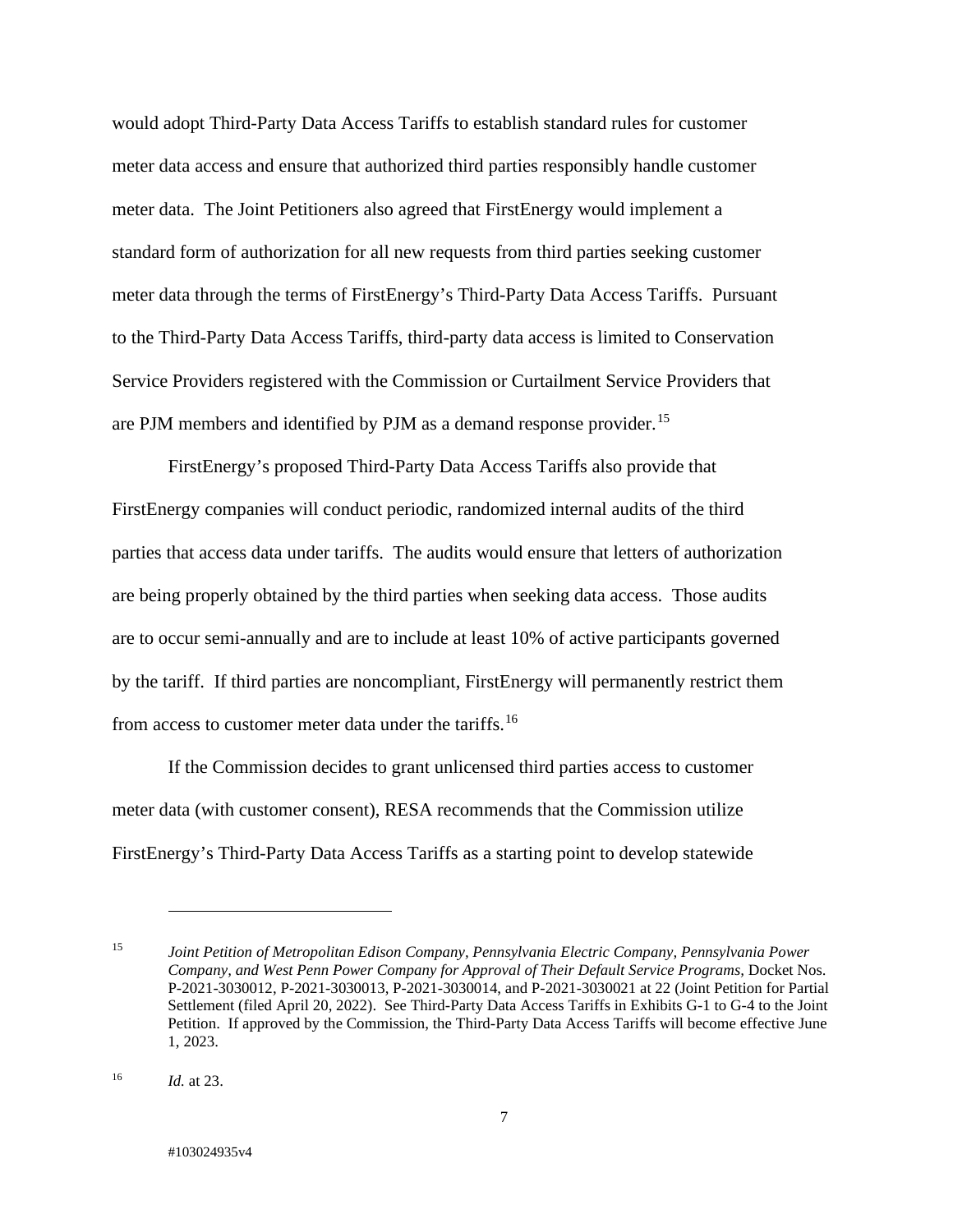guidelines. If access to unlicensed third parties is granted, RESA supports clarity in data access provisions and standardized methods to provide unlicensed third parties with access to customer meter data. The Commission could tailor its requirements based on the purposes for which the information is disclosed.

RESA believes that the ability to terminate a third-party's access to customer meter data is a powerful deterrent that will help ensure third parties will not misuse customer meter data. Consequently, if the Commission decides to permit unlicensed third parties with access to customer meter data held by EDCs (with customer consent), the Commission should mandate that EDCs implement uniform tariff provisions that establish requirements for unlicensed third parties to help safeguard customer information.

### **C. Financial Security and Insurance Requirements to Protect Confidentiality of Customer Meter Data**

To ensure that the Commission's expectations regarding confidentiality of customer meter data are met (if the Commission determines that third parties should have access), RESA encourages the Commission to establish requirements for EDCs that provide unlicensed third parties access to customer meter data. The Commission should require EDCs to impose financial security, insurance, and other data access requirements on unlicensed third parties seeking access to customer meter data. Through the promulgation of regulations or issuance of interim guidelines, the Commission should mandate statewide financial security and insurance requirements to be imposed on unlicensed third parties by EDCs.

RESA believes that imposing financial security and insurance requirements on unlicensed third-party entities seeking access to customer meter data is a reasonable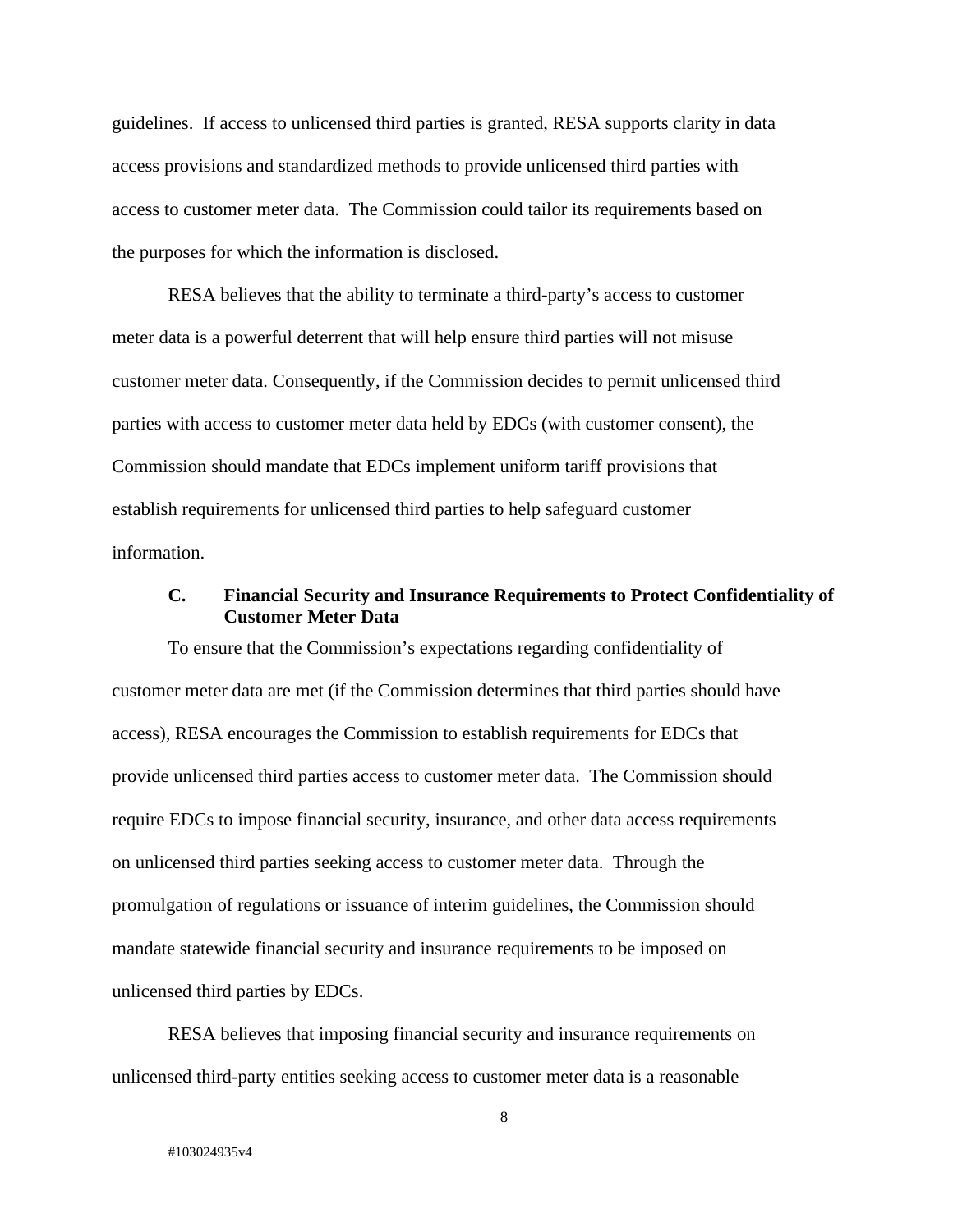approach to help safeguard customer meter data, especially as the Commission does not impose licensing or regulatory requirements (aside from CSP registration) on CSPs and other third-party entities. Imposing financial security and insurance requirements is judicious because imposing the requirements decreases the risk of a security breach and incentivizes third parties to increase the security of their systems to achieve a lower-cost insurance policy. Moreover, obtaining insurance and financial security are normal expenditures for prudent businesses.

RESA submits that, to the extent financial security instruments and insurance coverages are required of unlicensed third parties, those requirements be imposed on all unlicensed third parties at the same thresholds. Requiring the same security and insurance thresholds for unlicensed third parties would establish an equitable approach to data protection.

### **D. Technical Recommendations Regarding EDC Smart Meter Customer Meter Data Access**

#### **1. Single Portal for Access to Customer Meter Data**

Regardless of whether the Commission decides to afford unlicensed third parties access to customer meter data, RESA recommends that the Commission establish a single portal in the Commonwealth for access to customer meter data. A Commission endorsed portal would provide a convenient, easy-to-use process whereby customers may authorize EGSs, CSPs and (potentially) other third parties to access their customer meter data (including interval usage data). The single portal structure has been successfully utilized in other jurisdictions.

Smart meters measure and collect granular energy usage data in intervals ranging from one minute to an hour (referred to as interval usage data). Timely and reasonable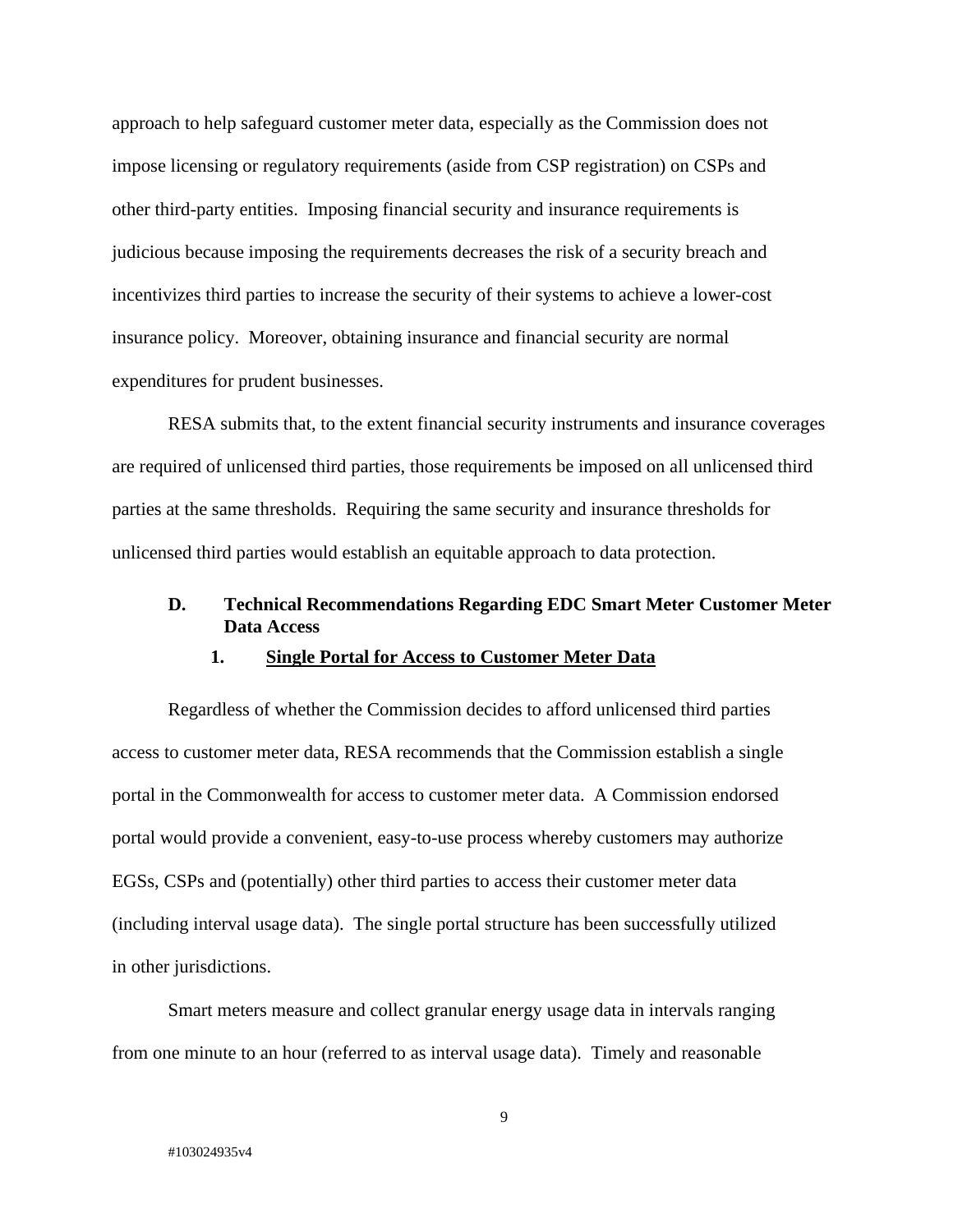access to customer meter data and interval usage data from smart meters is a critical part of fostering the development of a functional competitive market. The interval usage data generated by smart meters belongs to the customer as the customer used and paid for the electricity, paid for smart meter investment, and the customer's electricity usage generated the data. Customers should be able to grant access to their data and a Commission endorsed portal would be an efficient pathway to meet that fundamental objective.

#### **2. Standardization of Customer Meter Data Access**

If the Commission does not establish a single portal for access to customer meter data, RESA recommends that the EDCs be required to provide customer meter data in a secure File Transfer Protocol Secure ("FTPS") method. Standard formats allow parties to develop automated systems to exchange information. Unless a standard protocol is used, effective and efficient customer meter data sharing will not occur.

The Commission has adopted the use of Electronic Data Interchange ("EDI") standard formats in the electric industry in Pennsylvania. EDI is the computer-tocomputer exchange of business documents in standard, machine-readable formats. The sheer volume of customer meter data can be problematic in an EDI format and there are significant costs associated with accessing data on an EDI platform. In addition, EDI is not capable of transmitting Billable Quality Interval Usage ("BQIU") data (which is critically important, as described in Section II.D.3 below).

A FTPS method of providing customer meter data is preferred, as it is an efficient and low-cost method of sharing files, including BQIU data. If the Commission permits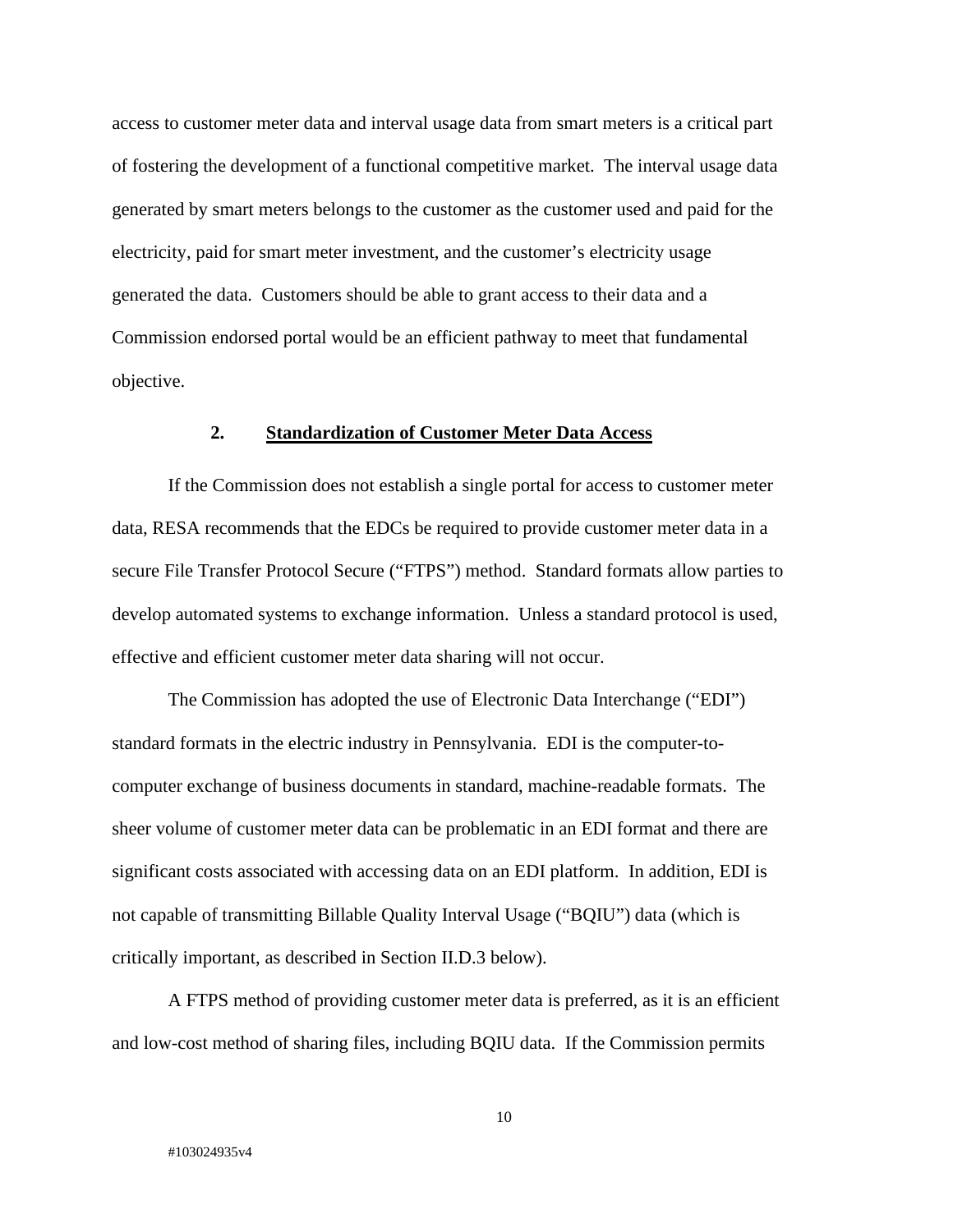data access by CSPs and other unlicensed third parties, the FTPS method would be necessary since those entities are not likely to be familiar with EDI and the costs associated with access to EDI would be unduly burdensome.

#### **3. Quality and Timeliness of Customer Meter Data**

Quality and timely access to customer meter data and interval usage data would benefit ratepayers and leverage the significant investment in smart meters that ratepayers have made. While the Commission has overseen the rollout of smart meter technology to consumers and enabled EGSs to obtain access to the data, it is critical for the Commission to provide prompt access to quality data that supports innovative product and service offerings. For efficiency purposes, the Commission should ensure that an authorized entity can access the data for all its customers at one time.

RESA recommends that the Commission require EDCs to provide, with customer consent, near real-time interval usage data with watt level precision. RESA envisions data files that include an account identifier, consumption date, an EGS or third-party identifier, and watts per usage broken down in consistent interval periods (such as 15 minute increments, or lower). It is important, especially for residential customers, that data is provided at the watt level so that customer usage can be properly analyzed. Providing such data with watt level prevision ensures that products may be designed to meet customer needs.

EDCs should be required to provide access to customer's BQIU data within 48 hours or less. The creation of BQIU data should be automated and be made available as quickly as possible so that authorized third party entities can quickly load the data into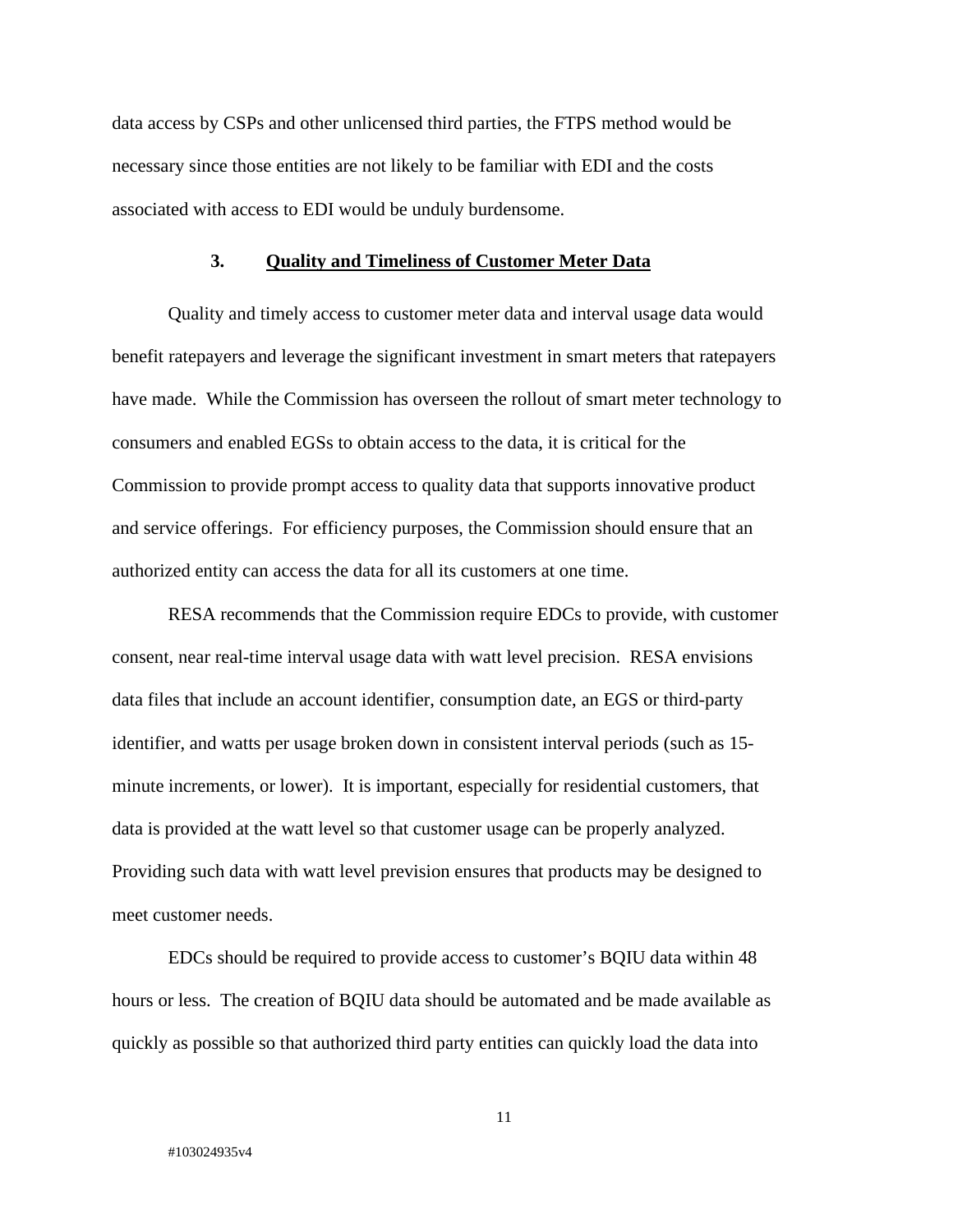their systems and provide it to their customers promptly. The data files provided should include 48-hour or less BQIU data for all customers served by the authorized third-party entity. It is paramount to be able to communicate with customers about their consumption promptly so that products and services can empower them to change their behavior and energy consumption. BQIU data that is older is less valuable, especially as customers expect instant access to information. To engage customers, authorized entities must have access to customer meter data as quickly as possible.

Access to near real-time interval usage data and BQIU data on a timely basis is important so that EGSs, CSPs and unlicensed third parties (if authorized by the Commission) may bring innovative products and services that leverage this data to market. It takes time for EGSs, CSPs and other third parties to compile and analyze their customer's usage information and to develop, test and launch new products. Through access to interval usage data on a timely basis, products may be developed to educate consumers about their usage and create products that are tailored to their needs. EDC's providing data access in near real-time intervals is essential to the development of products and services. A delay in access to interval usage data could discourage competitors from coming to the market and offering their products and services. By requiring EDCs to provide timely access to customer meter data and interval usage customer meter data, the Commission would enable customers to better manage their energy consumption and third parties to develop creative products and services.